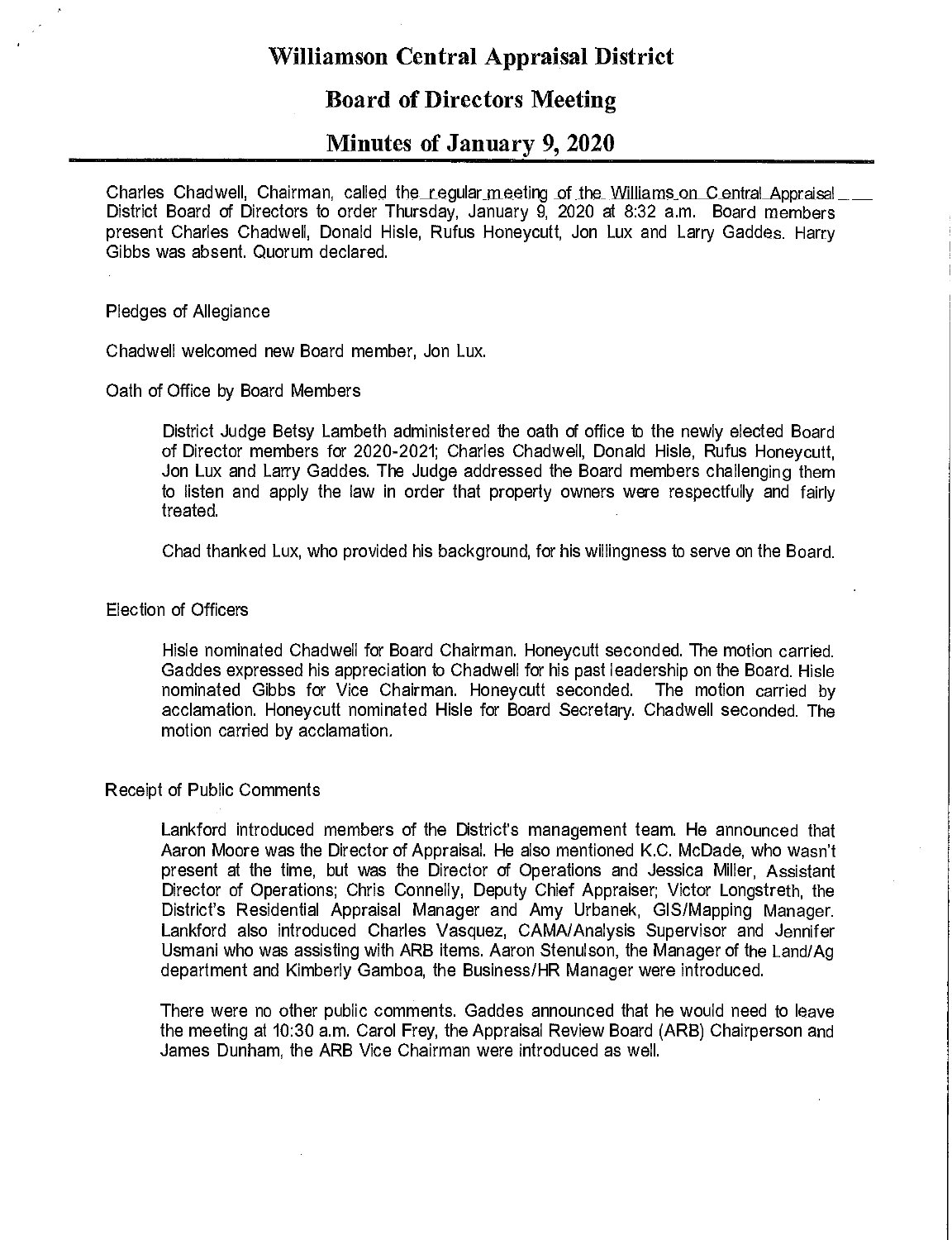Employee of the Year Recognition

Lankford indicated that each year the District recognizes two employees for their contributions, and they are named employee of the year. He mentioned that one employee is chosen from the appraisal and appraisal support department.

Lankford announced that Amanda Rompala was named the employee of the year in the appraisal support department. He mentioned that Rompala, who had had an incredible impact creating outstanding maps, was relatively new to the appraisal district and worked in the Mapping department.

Lankford also recognized Dave Labenski as the appraisal employee of the year. He announced that Labenski, who volunteers regularly, was one of the District's most efficient appraisers with very high scores on his property owner surveys.

Lankford informed the Board that a presentation would be included on the Board's next agenda of a few of the new maps that had been created. He also offered a tour of the District's building.

Taxpayer Liaison Officer's Report

Appraisal Review Board Member Appointments

Charley Rouse, the District's Taxpayer Liaison Officer, reported on the appointment of the Appraisal Review Board process with the Administrative Law Judge.

Rouse announced that the ARB appointments had been made by the Judge. He indicated that Carol Frey had been named the ARB Chair and David Hubbell the Secretary. Rouse mentioned that, due to a change in the law, the Administrative Law Judge now appoints these positions.

Gaddes inquired if there had been any changes during the legislative session that might affect ARB training. Lankford indicated that there is some additional training required in Senate Bill 2 (SB2). Roy Armstrong will provide this training.

Rouse also provided an update on the letter that had been sent regarding the possible removal of a member of the ARB. Rouse met with the Judge to discuss the procedures used and the Judge has placed this item on hold for now and will take steps if the issue continues.

Report on Property Owner Contacts

Rouse reported on the status of his contact with property owners. He indicated that not much activity had taken place since the Board's last meeting.

Consider approval of minutes of the Board of Directors for the regular meeting - November 21, 2019.

Gaddes moved for approval of the minutes as presented. Hisle seconded. The motion carried.

#### Consideration of Monthly Financials

The October and November 2019 financials and expenditures were reviewed and filed for audit.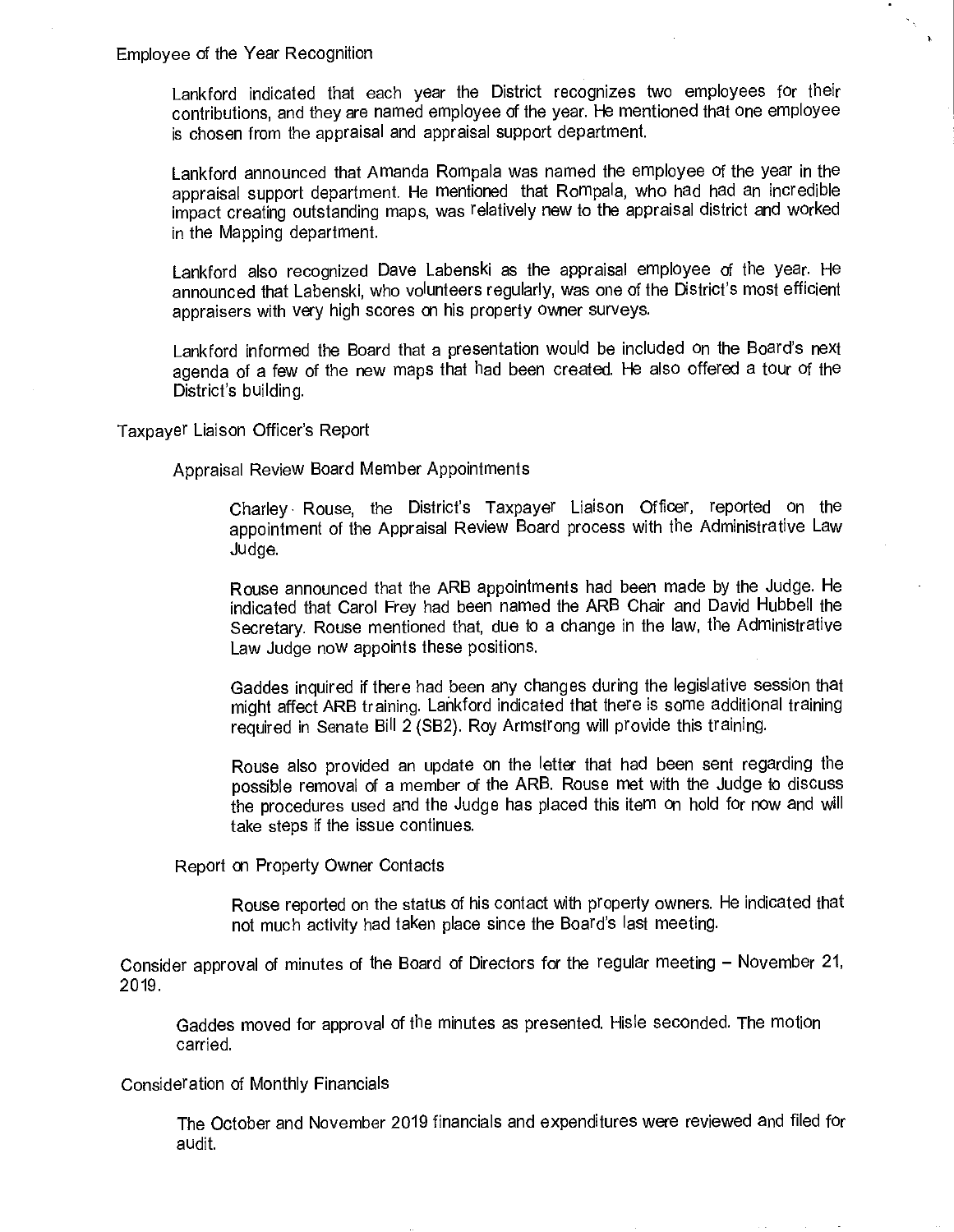Investment Advisory Committee Appointment

Lankford announced that the District's Investment Advisory Committee generally consists of himself, Kimberly Gamboa, the District's Business/HR Manager and one Board member. Hisle is the current member on the committee.

Honeycutt moved to appoint the following individuals to the Investment Advisory Committee: Alvin Lankford, Kimberly Gamboa and Donald Hisle. Chadwell seconded. The motion carried.

### Agricultural Advisory Committee

Lankford explained the purpose of the Agricultural Advisory Committee. He mentioned that this Committee is responsible for establishing agricultural values, they advise on agricultural expenses, and complete the Comptroller's survey to help decide production values; arriving at what is typical for the area. This Committee meets twice a year unless there are additional issues to be discussed. It was announced that the same members that served previously were willing to serve again. Aaron Stenulson, the District's Land/Ag Manager, was present and provided information regarding each member; he reviewed each member's history.

Hisle moved to approve the listing of Agricultural Advisory Committee members as they were presented. Those members include; James Davidson, Gene Lawhon, Billy Carlson, Wilbert Vorwerk and Mark Prinz. Honeycutt seconded. The motion carried.

#### Truth-In-Taxation Website

Lankford indicated that one of the requirements in SB2 included the necessity of the District providing a truth-in-taxation website. He mentioned that the estimate of taxes, which is currently included on the appraisal notice, would be removed in 2021 and this website would take its place providing this information. The District plans to mail a postcard in August informing property owners where they can locate their estimate of taxes. Lankford indicated that the District is still in the process of finalizing the website, which was displayed. Discussion followed on how the website would work. Lankford indicated that BIS, one of the District's vendors, would create this website. Discussion followed.

Lankford announced that he would provide additional information to the Board members as it became available. No motion was made.

#### Foxy Al Approval

Lankford discussed Foxy Al, a vendor who provides artificial intelligence to decipher the quality level of a home for appraisal purposes. He indicated that this vendor would train their model with the District's appraisal classing manuals and property images. He announced that the cost would be \$2,500 to retrain their model and providing this data for the entire roll would cost under \$20,000. Lanford indicated that the District would like to begin testing. He announced that once new neighborhoods are obtained in the future, there would be an annual maintenance fee. He indicated that choosing a class for each home is an opinion from an appraiser and this would make that opinion more consistent.

Hisle moved to approve the agreement with Foxy Al. Honeycutt seconded. This motion would provide for the initial \$2,500 to train the model now; this item would be brought back to the Board for the remaining work. The motion carried.

The Board recessed the meeting at 10:00 a.m. and reconvened at 10:07 a.m.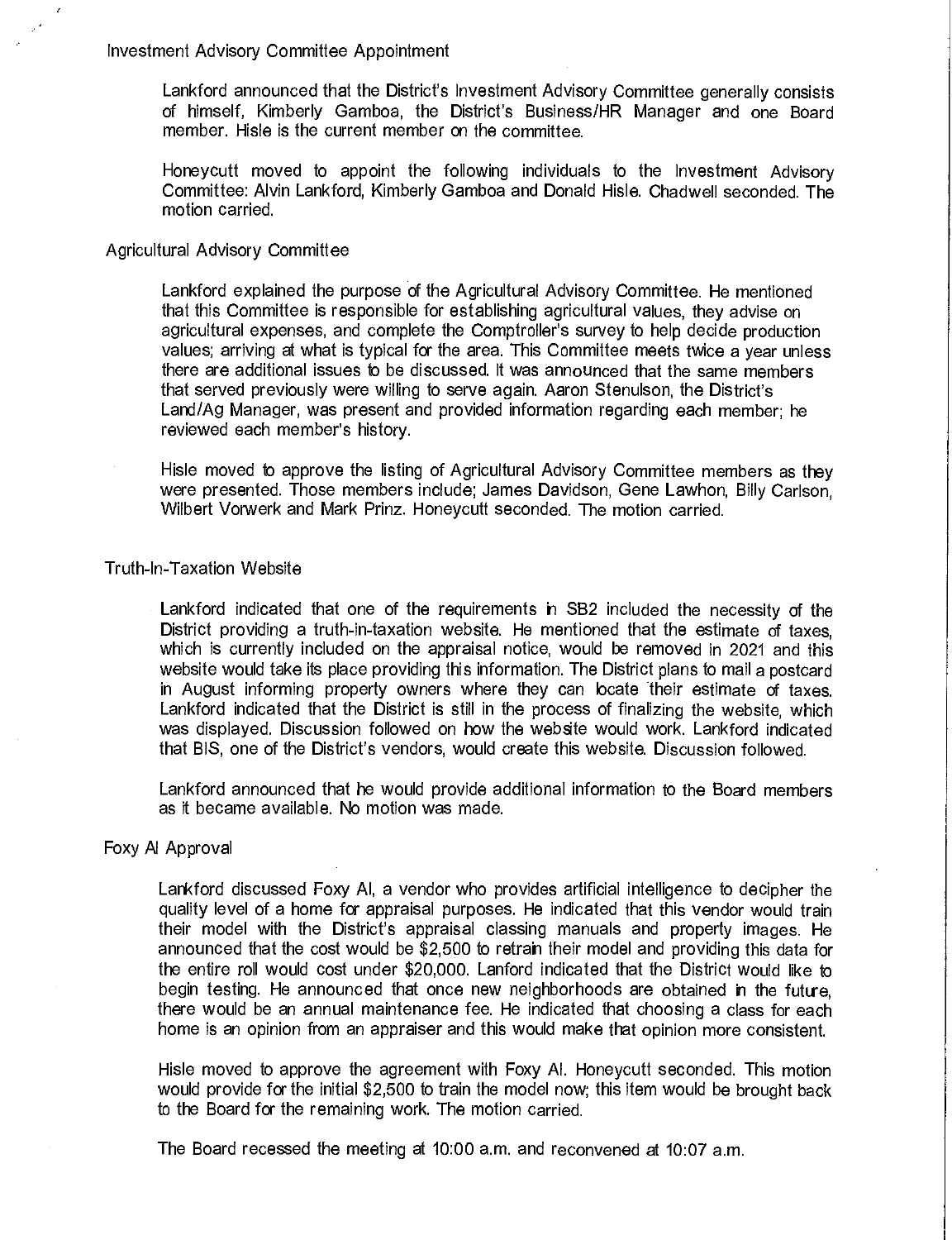#### Janitorial Service

Lankford announced that the janitorial service item would be discussed at the February Board Meeting.

•,  $\mathcal{N}_{\mathcal{K}}$ 

#### Town Hall Meeting

Lankford mentioned the Town Hall Meeting that had occurred in April of 2019. He indicated that another meeting was being planned for this year in the March timeframe. Gaddes and Lankford had spoken with Senator John Bucy's office and mentioned that the cafeteria had been reserved at Vista Ridge High School. It was announced that Bucy's office would like to discuss SB2 specifically. It was decided that Monday, March  $9<sup>th</sup>$  would be the best date for the Town Hall Meeting. The meeting will be scheduled to begin at 6:30 p.m. Discussion followed.

No motion was made.

#### 2108 TAAD Conference and Voting Delegate

Lankford announced that the 2020 Texas Association of Appraisal District's (TAAD) Conference would take place February 23rd through February 26'h in Dallas. He announced that a voting delegate would need to be named; this delegate would vote on the new slate of officers and the bylaws for TAAD. Lankford indicated that he had been the voting delegate for several years.

Honeycutt moved to appoint Lankford as the voting delegate for the 2020 TAAD Conference and Connelly as the alternate. Hisle seconded. The motion carried.

Hisle inquired about items during the TAAD Conference that would be beneficial for Board members. Lankford suggested members attend the Board forums. He also mentioned that any member attending only one day would most likely be asked to stay at an off-site hotel in order to allow additional staff members to attend.

Chief Appraiser's Report

#### WCAD Presentations

Lankford announced that a member of the Texas Association of Realtors had invited him to the Capitol to join a panel of legislative aids. They were asked questions about legislative bills; and specifically, Senate Bill 2. They wanted to know the impact of this bill on appraisal districts.

Lankford also mentioned the Orion User's Group Meeting, where many Texas appraisal districts using Orion appraisal software come together to learn about how things are done here at this office. A list of improvement items is provided to Tyler Technologies, the District's appraisal software provider, and they, in turn, create a development list.

Lankford indicated that members of the management team from the appraisal district in Fort Bend had met at the District's office to learn more about how we do business. He expressed that our office has a lot of efficiencies that others in the business do not have.